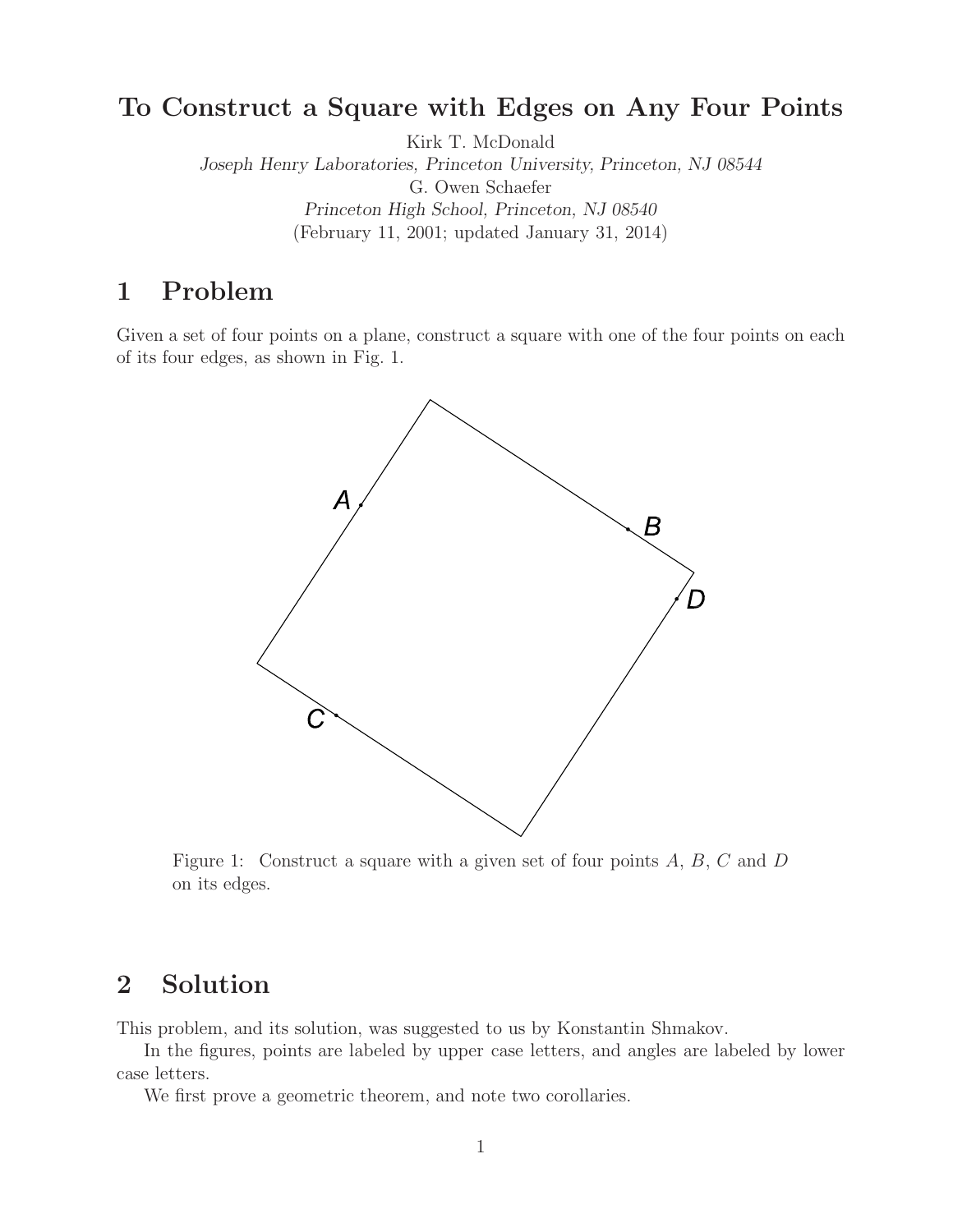### **2.1 Theorem 0**

*The angle*  $a = \angle APB$  *subtended by a chord AB of a circle with respect to any point* P *on the circumference on the same side of the chord as the center of the circle is one half the angle*  $b = \angle AOB$  *subtended by the chord with respect to the center of the circle; if point* P *is on the other side of the chord from the center of the circle then*  $a = \pi - b/2$ *.* 



Figure 2: To show that angle  $a = b/2$  (left) or  $\pi - b/2$  (right).

*Proof:* Draw line OP from the center of the circle to point P, as shown in the lower portions of Fig. 2. Then,  $\Delta AOP$  and  $\Delta POB$  (and also  $\Delta AOB$ ) are isosceles triangles, such that angle  $c = (\pi - d)/2$ , angle  $e = (\pi - f)/2$ , and  $a = c + e = \pi - (d + f)/2$ . If points O and P are on the same side of the chord AB (left figures above), then  $d + f = 2\pi - b$  and  $a = b/2$ ; while if points O and P are on opposite sides of the chord  $AB$  (right figures above), then  $d + f = b$  and  $a = \pi - b/2$ . *QED*.

### **2.2 Theorem 1**

*The diameter of a circle subtends a 90*◦ *angle from any point* P *on the circumference.*

In Fig. 3, the diameter AB subtends angle  $b = \pi$  with respect to the center of the circle, so angle a is  $\pi/2 = 90^{\circ}$  according to Theorem 0.<sup>1</sup>

<sup>&</sup>lt;sup>1</sup>Thanks to Christopher Crawford for noting that Theorems 1 and 2 follow from Theorem 0.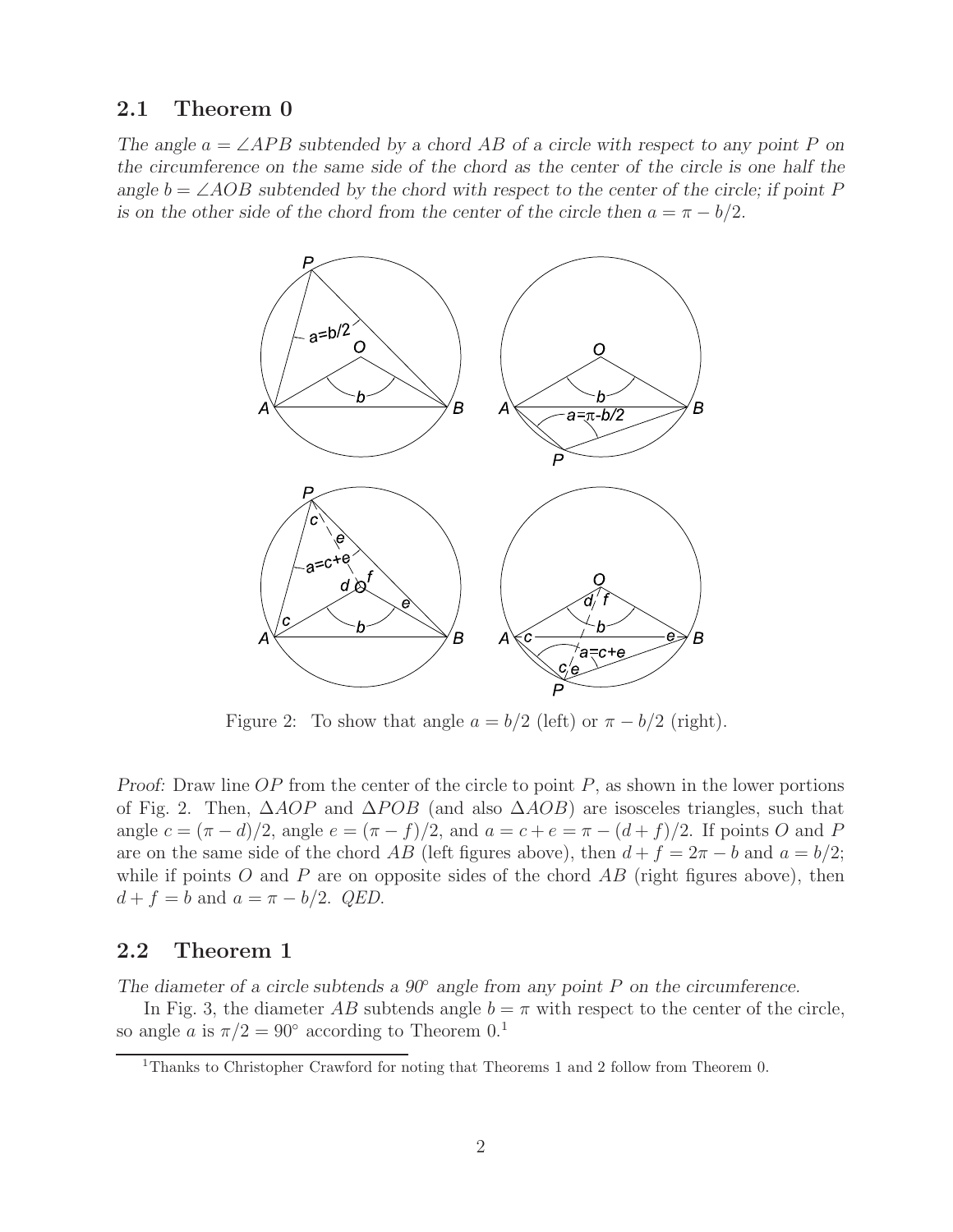

Figure 3: Angle  $a = 90^\circ$  when chord AB is a diameter.

### **2.3 Theorem 2**

*The angle* a *subtended from any point* P *on the circumference of a circle to the endpoints of two orthogonal diameters is* 45◦*, if the point does not lie along the* 90◦ *arc between the two endpoints of the diameters. If the point does lie along that arc, the angle subtended is* 135◦*.*



Figure 4: Angles  $a = c = d = 45^{\circ}$  when chords AB and CD are two orthogonal diameters of a circle.

In Fig. 4, the point is  $P$ , and the orthogonal diameters are  $AB$  and  $CD$ . Then, chord  $BD$ subtends angle  $b = 90°$  with respect to the center O of the circle, and angle  $a = b/2 = 45°$ if O and P are on the same side of the chord  $BD$ , according to Theorem 0.

Similarly, chords  $AD$  and  $BD$  subtends angle  $90°$  with respect to the center O of the circle, and angle  $c = d = 45^{\circ}$  if O and P are on the same side of the chord BD,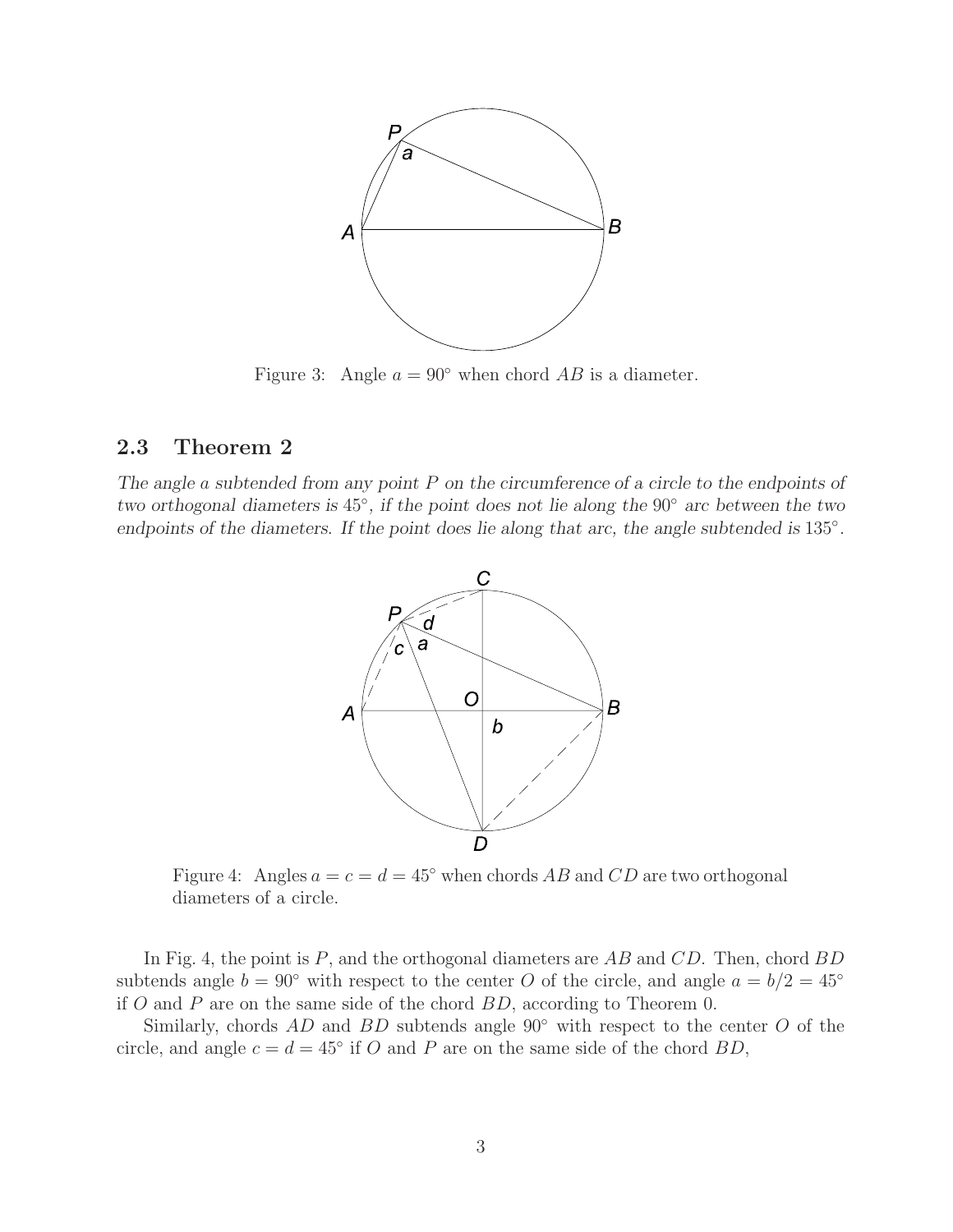#### **2.4 The Four Point Construction**

#### **2.4.1 Rectangle Through Four Points Using Theorem 1**

An infinite set of rectangles can be fit through four points using the result of Theorem 1, as shown in Fig. 5.

Construct four circles which have diameters as the four sides of the quadrilateral ABCD. Pick an arbitrary point I on the arc  $AB$ , and extend a line from point I through point B until it intersects arc  $BC$  at point J. Extend a line from point J through point C until it intersects arc CD at point K. Then,  $\angle BJC = 90^{\circ}$  according to Theorem 1.

Extend a line from point K through point D until it intersects arc  $DA$  at point L, forming right angle  $CKD$ . Finally, extend a line from point L through point A until it intersects arc AB at point I, forming right angles  $LDA$  and  $AIB$ . Then, quadrilateral  $IJKL$  is a rectangle with points  $A, B, C$ , and  $D$  on its four sides.



Figure 5: Construction of a rectangle *IJKL* whose sides contain the four points A, B, C, and D, using Theorem 1.

However, in general the rectangles IJKL are not squares.

#### **2.4.2 Square Through Four Points Using Theorem 2**

We seek a method to choose among the infinite set of rectangles  $IJKL$  that contain points A, B, C, and D those that are squares.

In general, the diagonal  $IK$ , shown in Fig. 6, of rectangle  $IJKL$  does not bisect the right angles  $AIB$  and  $CDK$ , but if it did the rectangle would be a square. That is, we desire that  $\angle AIK$ ,  $\angle BIK$ ,  $\angle CKI$ , and  $\angle DKI$  all be 45°. This suggests use of Theorem 2.

For example, consider the two circles whose diameters are the lines AB and CD, as shown in Fig. 7. Construct diameters EF perpendicular to AB and GH perpendicular to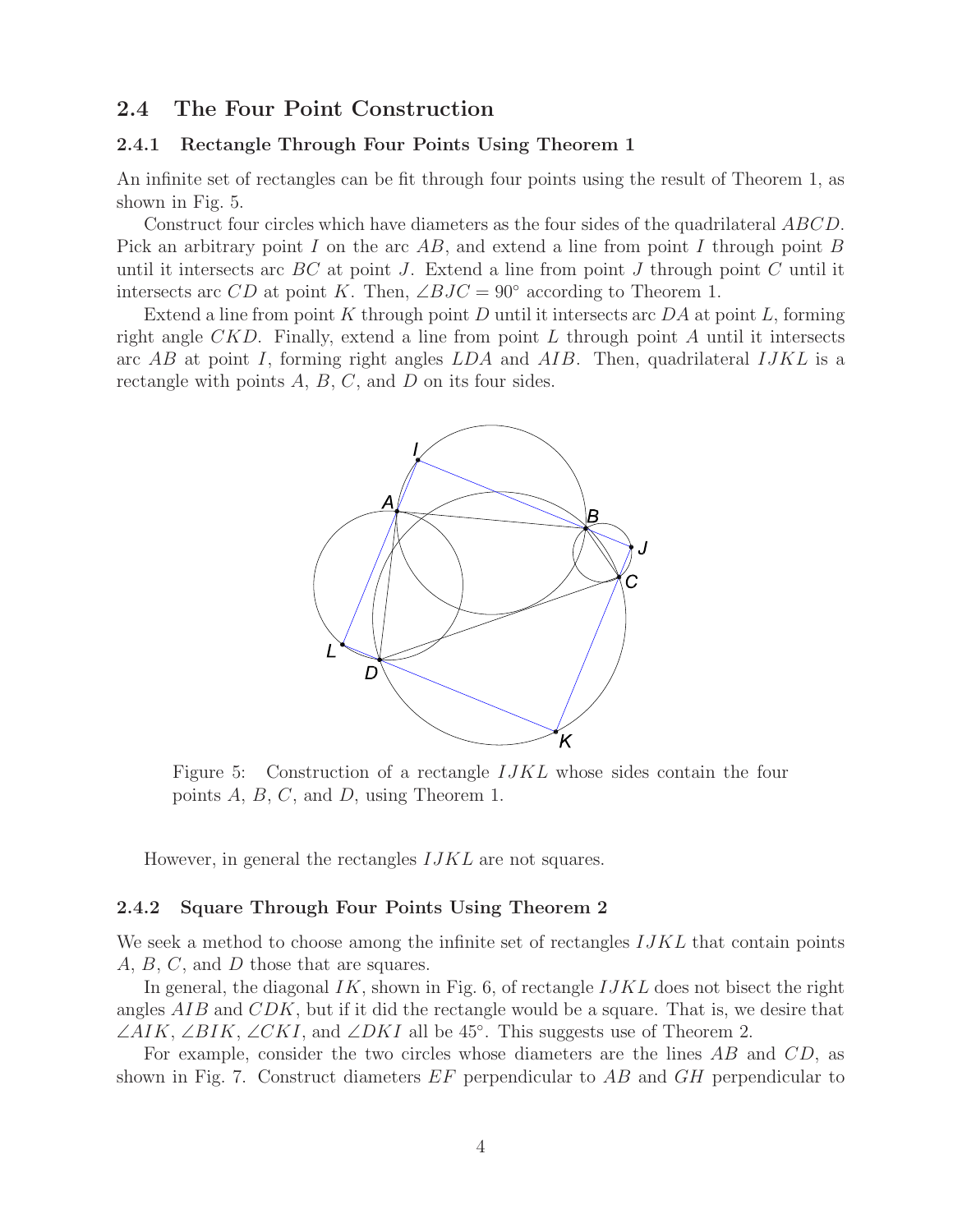

Figure 6: The rectangle *IJKL* would be a square if the diagonal *IK* bisected the right angles AIB and CKD.

CD. Then, extend line  $FH$  until it intersects arc  $AB$  at point I and arc  $CD$  at point K. Theorem 2 tells us that  $\angle AIK$ ,  $\angle BIK$ ,  $\angle CKI$ , and  $\angle DKI$  are all 45° as desired.



Figure 7: Construction of a square  $IJKL$  whose sides contain the four points A, B, C, and D, using Theorem 2.

We complete the construction of a square by extending lines IB and CD to intersect at point J, and lines AI and DK to intersect at point L. Since  $\angle JIK$  and  $\angle JKI$  of  $\Delta IJK$  are both 45<sup>°</sup>,  $\angle IJL = 90$ °. Similarly,  $\angle KLI = 90$ °, and so the quadrilateral  $IJKL$  is a square which contains points A, B, C, and D on its sides. *QED*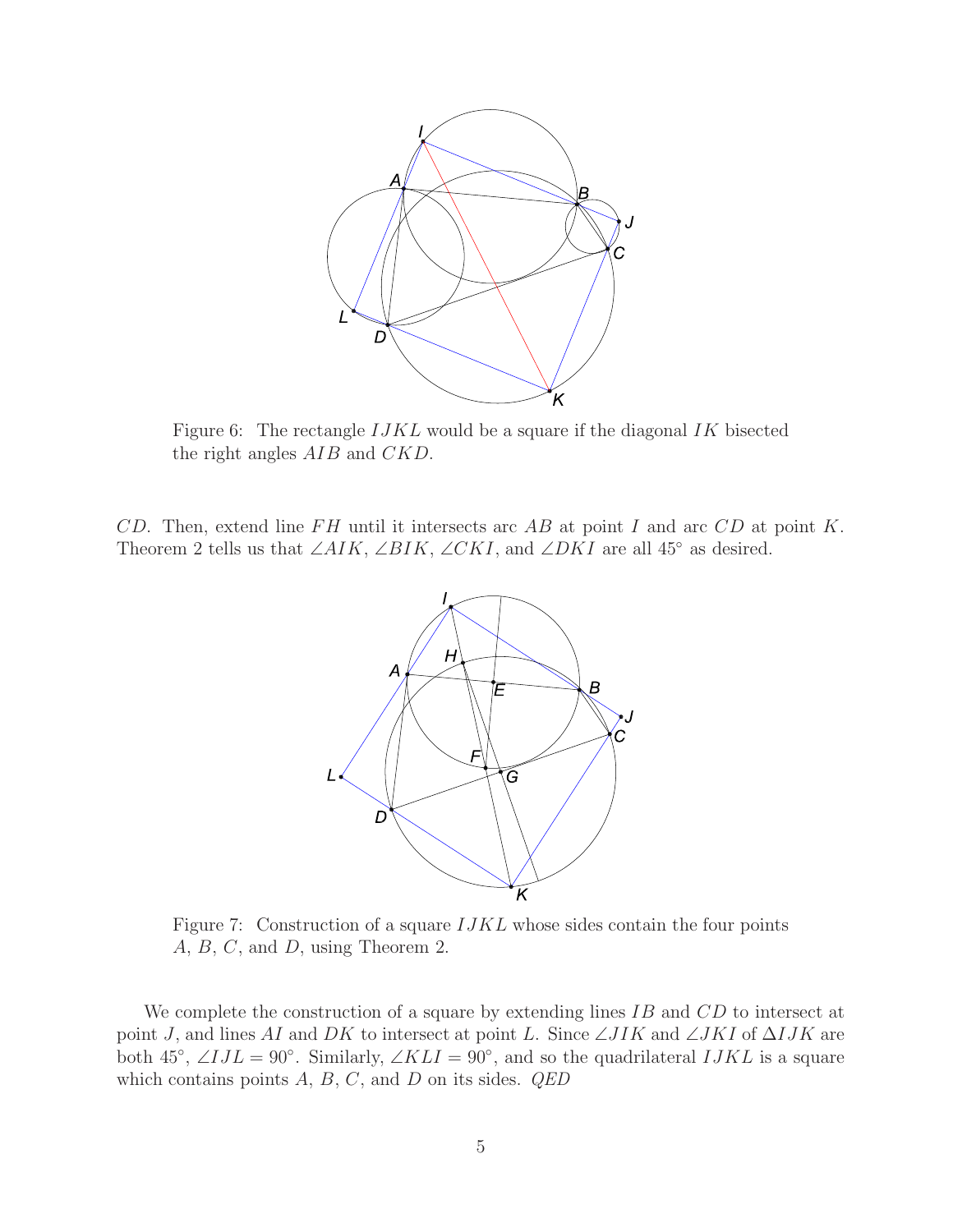

Figure 8: The 8 variants of the construction of a square IJKL whose (extended) sides contain the four points  $A, B, C$ , and  $D$ .